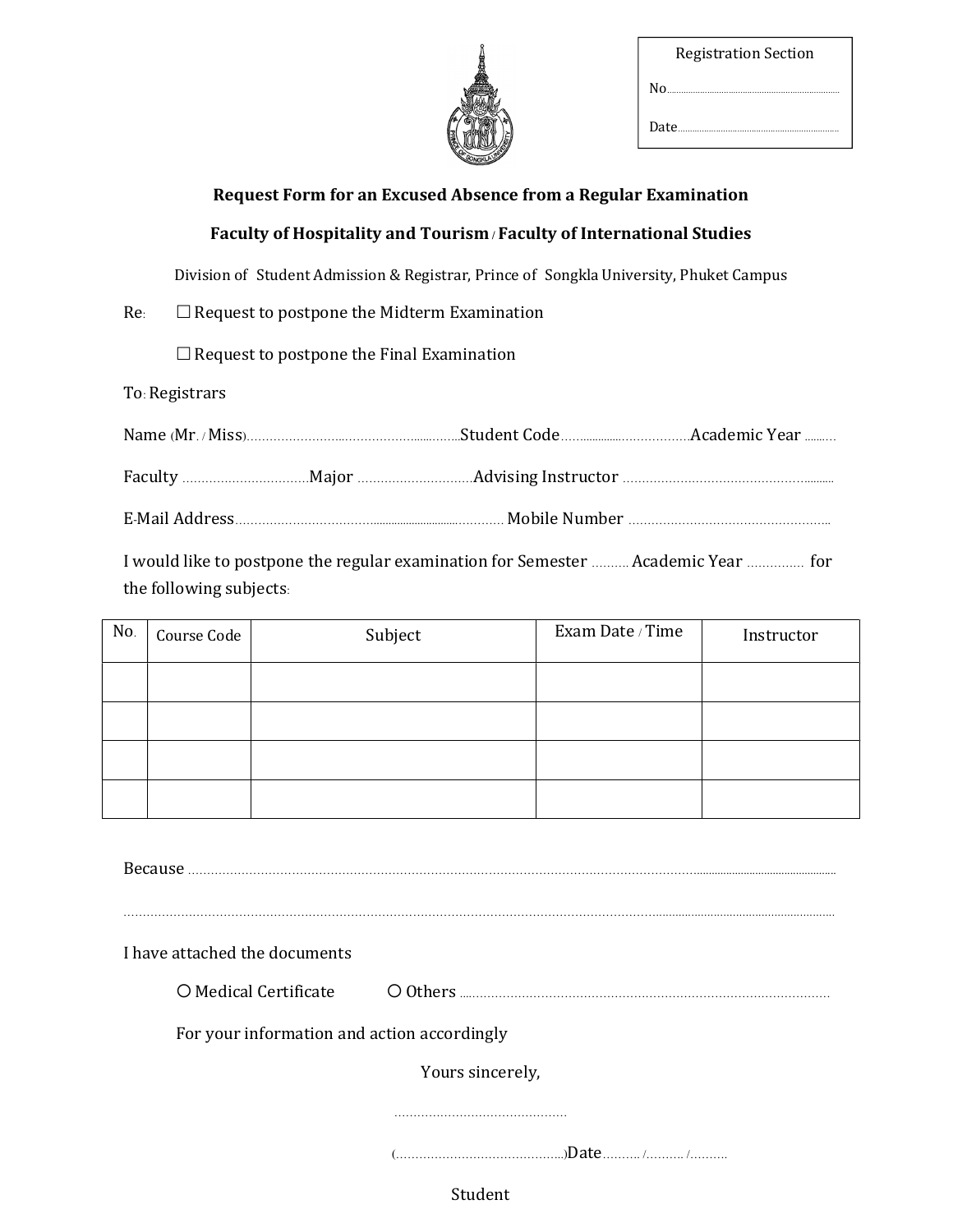# Advisor's Comments

(Must meet the advising instructor along with supporting documents in the following days after the test day)

|        | <b>Instructor's Comments</b>                                |
|--------|-------------------------------------------------------------|
|        | (Must meet the instructor within 3 days after the test day) |
|        |                                                             |
|        |                                                             |
|        |                                                             |
| Date// |                                                             |
|        |                                                             |
|        |                                                             |
|        |                                                             |
| Date// |                                                             |
|        |                                                             |
|        |                                                             |
|        |                                                             |
| Date// |                                                             |
|        |                                                             |
|        |                                                             |
|        |                                                             |
| Date// |                                                             |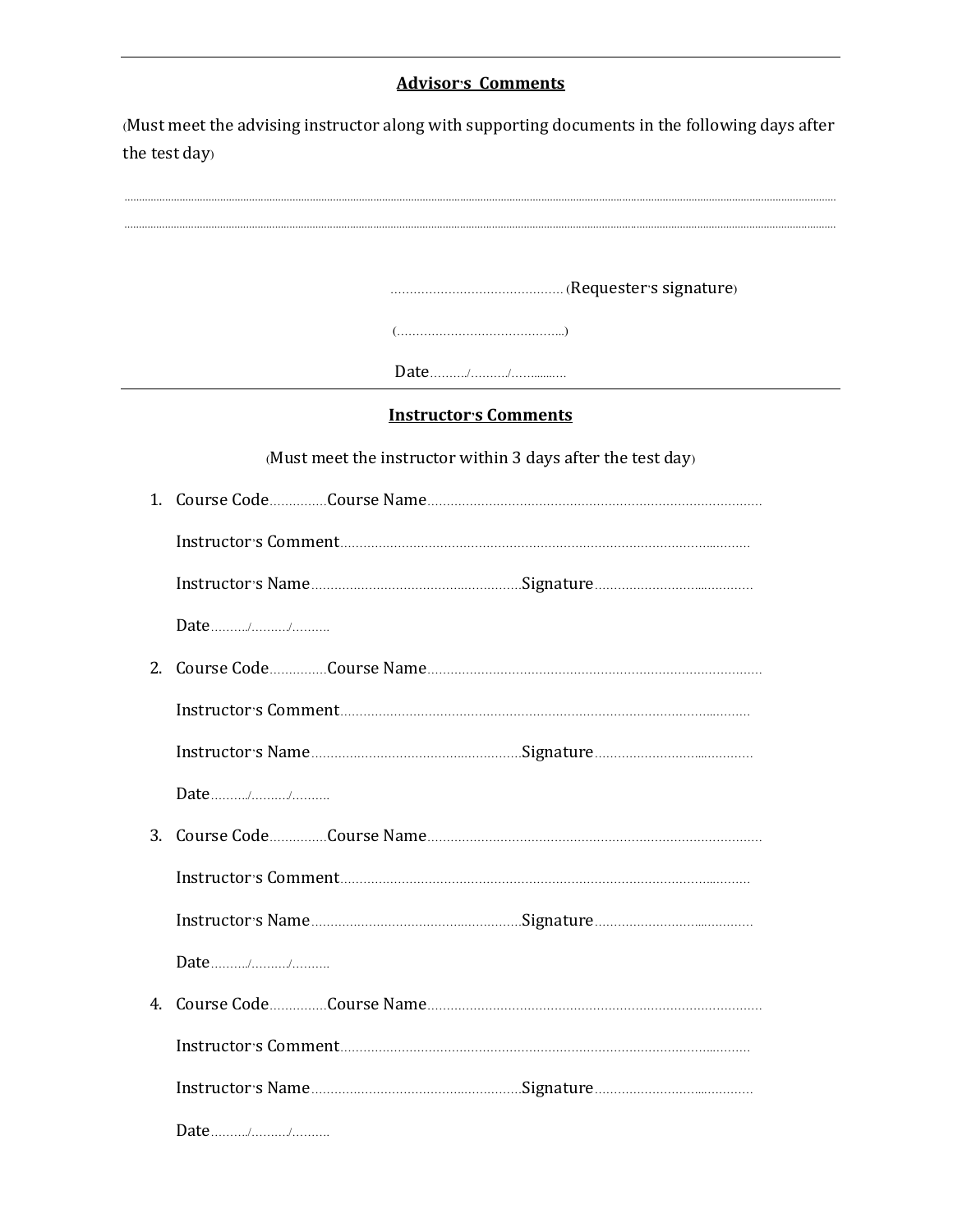# For Registrar

| 2.   |                                                                              |                                                      |  |
|------|------------------------------------------------------------------------------|------------------------------------------------------|--|
|      | I have checked the reason of the postpone and documents and found that<br>3. |                                                      |  |
|      |                                                                              | O Pass the criteria as announced                     |  |
|      |                                                                              | O Fail to pass the criteria as announced             |  |
|      |                                                                              |                                                      |  |
|      |                                                                              |                                                      |  |
|      |                                                                              |                                                      |  |
|      |                                                                              | (Requester's signature) (I.C.)                       |  |
|      |                                                                              |                                                      |  |
|      |                                                                              |                                                      |  |
|      |                                                                              |                                                      |  |
|      |                                                                              | <b>For Assistant to the Dean of Academic Affairs</b> |  |
| Dean |                                                                              |                                                      |  |
|      |                                                                              |                                                      |  |
|      |                                                                              |                                                      |  |
|      |                                                                              | <b>Order</b>                                         |  |
|      |                                                                              |                                                      |  |
|      |                                                                              |                                                      |  |
|      |                                                                              |                                                      |  |
|      |                                                                              |                                                      |  |
|      |                                                                              |                                                      |  |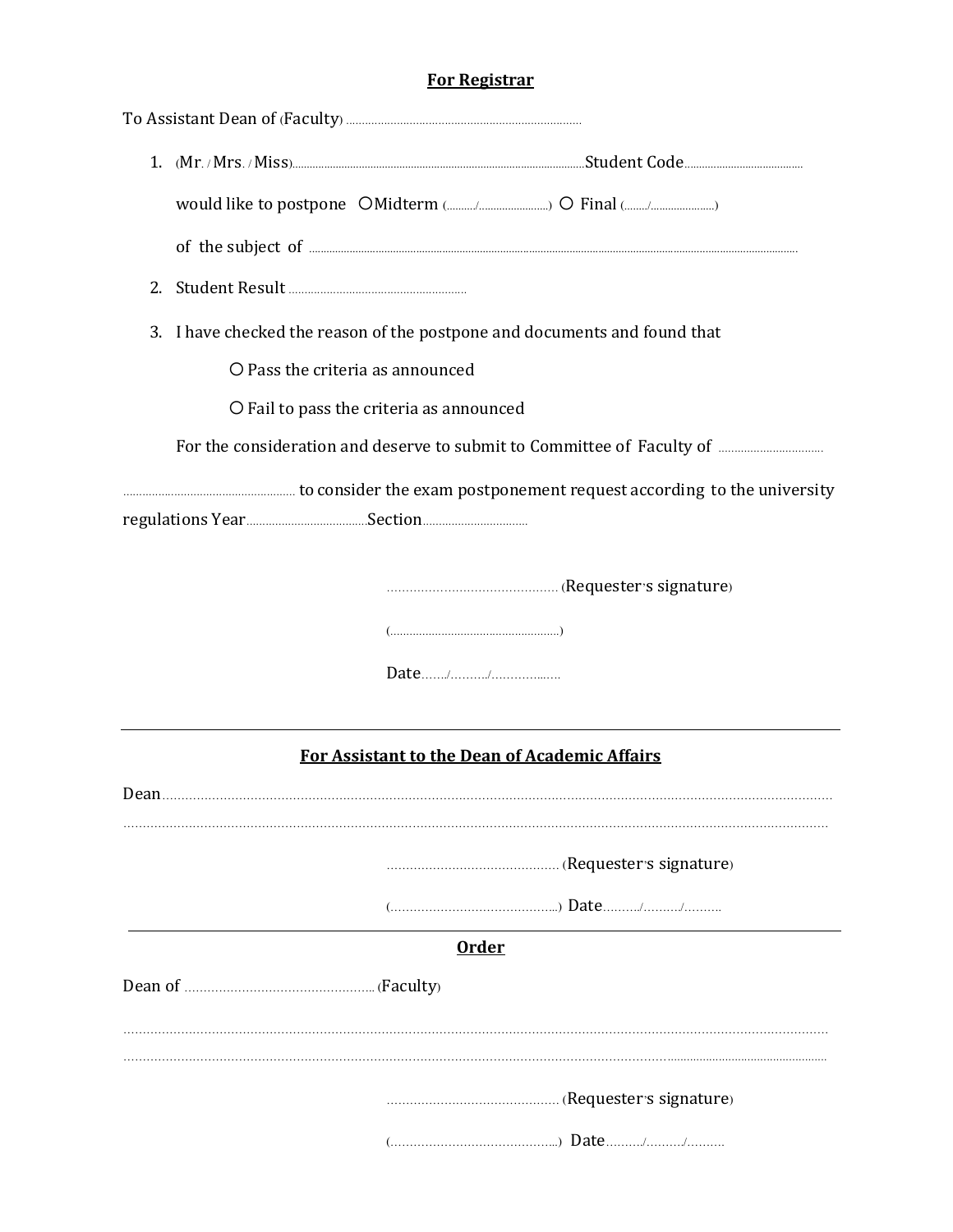## For Faculty (Faculty that student is in)

|                      | Order By the resolution of Faculty committee |                                                                           |  |
|----------------------|----------------------------------------------|---------------------------------------------------------------------------|--|
|                      | Agenda No/                                   |                                                                           |  |
|                      | Agenda No/                                   |                                                                           |  |
|                      | Approve                                      |                                                                           |  |
|                      |                                              |                                                                           |  |
|                      |                                              |                                                                           |  |
|                      |                                              |                                                                           |  |
|                      |                                              |                                                                           |  |
| <b>For Registrar</b> |                                              |                                                                           |  |
| Proceed              |                                              | Inform instructor $\Box$ Inform Advising Instructor $\Box$ Inform student |  |
|                      |                                              |                                                                           |  |

How to Postpone the exam

- 1. Student can download the request form online from http://www.phuket.psu.ac.th/registra
- 2. Fill in the form completely, clearly and correctly.
- 3. Contact advising instructor and instructor for approval
- 4. Students submit the request form along with supporting documents at Registrar.
- 5. Students follow the result of procedural process of postponing the exam about a week after the day of submission.

#### Remark

Student or representative must contact to postpone the exam by informing the faculty within 30 minutes after missing the exam according to university law No. 16.1.2

Division of Student Admission and Registrar

Academic Affair Phuket Campus, Office of the Rector, Prince of Songkhla University Tel. 0 7627 6023-28 Fax. 0 7687 6029